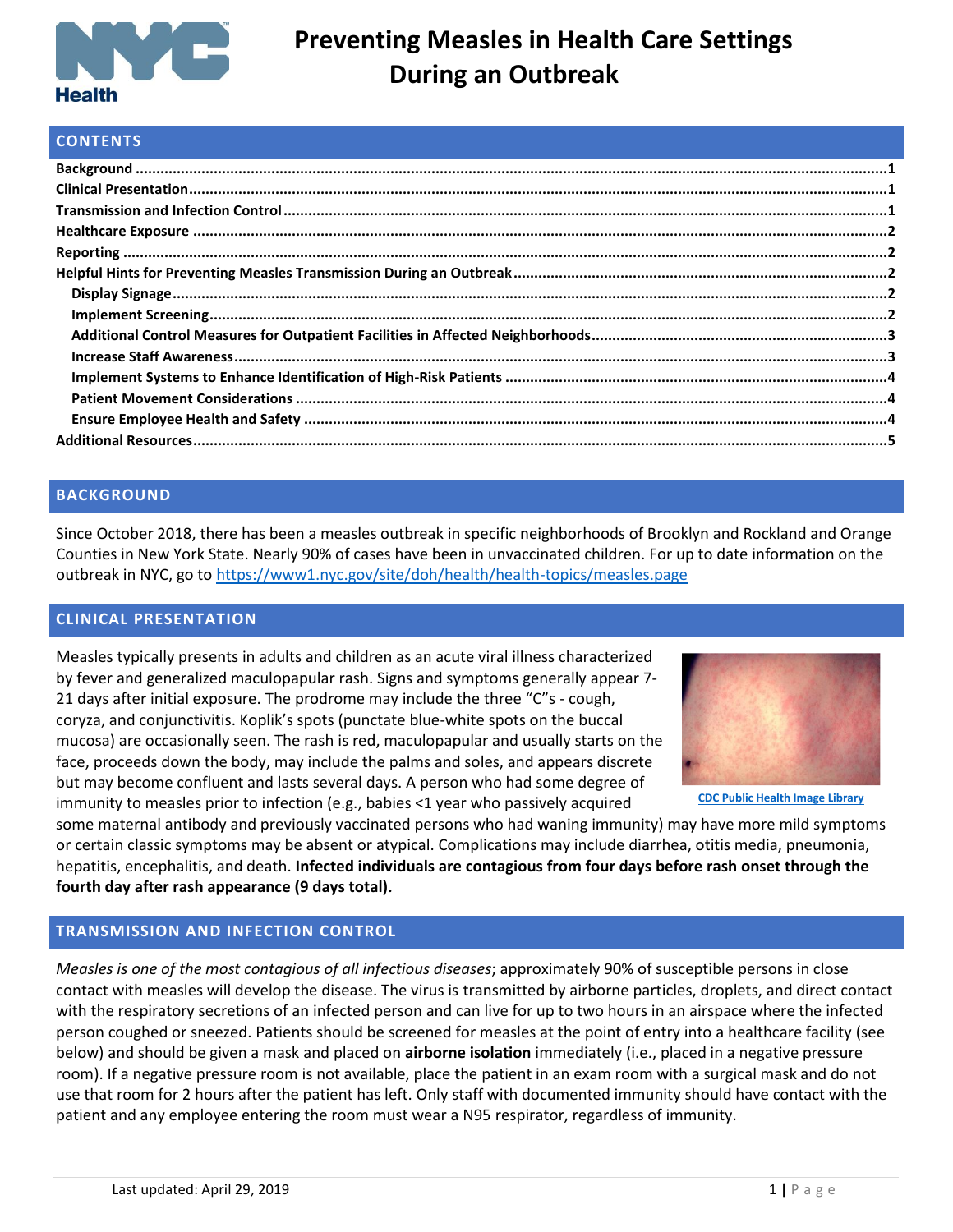### <span id="page-1-0"></span>**HEALTHCARE EXPOSURE**

For health care facilities, exposure is defined as any person who was in the same area of the facility [outside of an Airborne Infection Isolation Room (AIIR; i.e., negative pressure room)] as a measles patient for any length of time or were in these areas up to 2 hours after, regardless of surgical mask usage. Exposure is not defined by whether the case patient was wearing a surgical mask, but whether proper infection control measures were in place. Examples are provided below:

- ➢ **Meets exposure definition:** 1) An infectious patient *enters the facility*, was screened and given a mask and taken directly to a private room; 2) An infectious patient was wearing a surgical mask but remained in the waiting area or walked down a hallway that other patients used.
- ➢ **Does not meet exposure definition:** A facility can confirm that a patient wore a surgical mask prior to entry into the facility and was taken directly to a negative pressure room.

#### <span id="page-1-1"></span>**REPORTING**

**Suspected cases of measles should be reported immediately to the New York City Health Department (347-396- 2402/866-692-3641) at time of initial clinical suspicion**. Do not wait for laboratory confirmation to report. If you are considering the diagnosis of measles and are ordering diagnostic testing, the patient should be appropriately isolated and reported at that time. The Health Department can arrange for rapid diagnostic testing (including viral PCR and serology) and provide guidance on managing potential exposures. *\*When in doubt: Don't wait, Isolate!*

## <span id="page-1-2"></span>**HELPFUL HINTS FOR PREVENTING MEASLES TRANSMISSION DURING AN OUTBREAK**

These suggestions can be applied to any acute care facility that has seen suspected or confirmed measles cases or is in an area experiencing active measles transmission.

#### <span id="page-1-3"></span>**DISPLAY SIGNAGE**

- $\checkmark$  Post signage outside your entrances instructing people with symptoms and risk factors, including rash, fever, international travel, or exposure to a person with measles, to inform staff before entering the facility. The signs should provide clear instructions on how to alert staff and include a phone number to call if needed.
- o Posters can be found on the Health Department [Measles Provider page](https://www1.nyc.gov/site/doh/providers/health-topics/measles.page) (See "Additional Resources" below)
- $\checkmark$  Post similar signage in your waiting rooms, check in desks, elevators, etc.
- $\checkmark$  Have stations set up with surgical masks and hand sanitizer in the waiting areas near the signs for patients to put on themselves if they have fever/upper respiratory symptoms regardless of rash status.

#### <span id="page-1-4"></span>**IMPLEMENT SCREENING**

- ✓ Consider stationing a greeter at the entrances to the facility to screen *all patients* upon entry for **fever and rash**. **If yes**→ **mask patient, isolate,** *and then* **do risk assessment**
	- $\circ$  If a surgical mask cannot be tolerated, implement other practical means of containment, e.g., place a blanket loosely over the head of infants or young children if measles is suspected (so as not to restrict breathing) while they are escorted to an isolation room.
- ✓ If a patient is reporting fevers (without rash), they should be screened for prodromal symptoms including the **3 Cs** (cough, coryza, conjunctivitis)  $\rightarrow$  If screen is positive, ask about risk factors to determine whether measles needs to be considered → If patient reports any of the following risk factors → **mask patient and isolate**
	- o Travel within 21 days to a country [with endemic measles virus circulation](https://www.cdc.gov/measles/travelers.htm) (See https://www.cdc.gov/measles/travelers.htm)
	- o Any known contact with a measles patient
	- o Resident or spent time in affected [neighborhoods/ZIP codes](https://www1.nyc.gov/site/doh/health/health-topics/measles.page) in the last 21 days (See the Health Department General Measles Page in "Additional Resources" below.)
- $\checkmark$  Screen those accompanying the suspected measles patient for early symptoms of illness and consider masking.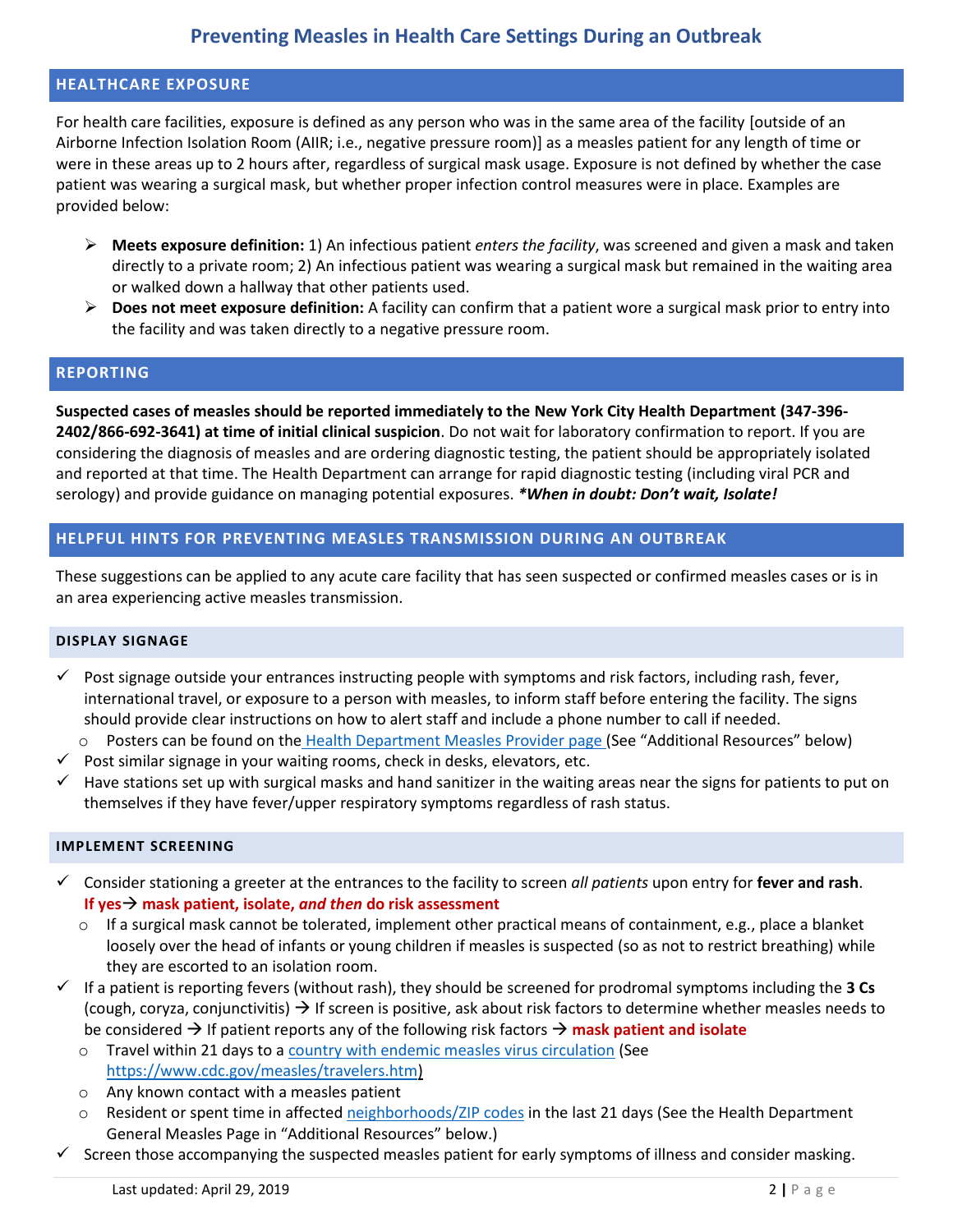- ✓ Whenever possible, *place staff conducting screening outside of entryways* to identify potentially infectious patients before they enter the main ED space.
- $\checkmark$  If feasible and patient privacy can be protected, consider evaluating suspected measles patients outside, away from the entrance.
- $\checkmark$  Once a surgical mask is placed on the patient, ensure a clear path to the exam room and escort the patient into the building. The path should be cleared of patients prior to escorting the patient to the exam room and for 2 hours after the patient leaves.
- $\checkmark$  Provide registration desk and other staff involved in screening with an up to date list of affected NYC ZIP codes/neighborhoods, counties (e.g., Rockland, Orange, Westchester) and countries with current measles outbreaks.
- $\checkmark$  When admitting a febrile patient with rash and/or upper respiratory symptoms, do a second screen for measles to see if the patient needs to be isolated. Alert the inpatient team if measles is suspected and have a low threshold for placing in airborne isolation.

## <span id="page-2-0"></span>**ADDITIONAL CONTROL MEASURES FOR OUTPATIENT FACILITIES IN AFFECTED NEIGHBORHOODS**

- $\checkmark$  Add automated messaging about measles on your main phone line that patients hear before they come in or request an appointment.
- $\checkmark$  Identify and call patients in who are due/overdue for their MMR.
- $\checkmark$  Pre-screen scheduled patients for measles immunity to flag patients that should be offered MMR vaccine during their visit.
- $\checkmark$  When scheduling or calling patients to confirm appointments, screen susceptible patients (e.g., no/ unknown immunity, immune compromised, <1 year old, unvaccinated patients) for symptoms of measles including prodromal symptoms. If patients are reporting fevers, rash or any of the 3 Cs, consider the following measures to avoid exposures:
	- $\circ$  Schedule patients who are suspected of having measles after hours when other patients have gone home.
	- $\circ$  Instruct them to call upon arrival before entering the facility in order to be escorted in with a surgical mask and taken directly to a private room.
- $\checkmark$  If you are able, bring suspect patients in through alternative entrances so they don't walk through the waiting room; Some facilities have used separate clinic space without patients to screen suspect measles patients.
- $\checkmark$  See patients suspected of having measles outside if feasible (some providers have examined patients in the car or in a mobile clinic van).
- $\checkmark$  Conduct home visits to evaluate suspect measles patients, if feasible.

## <span id="page-2-1"></span>**INCREASE STAFF AWARENESS**

- $\checkmark$  Educate staff on what a classic measles rash looks like. Staff should also be aware that certain patients with partial immunity may have an atypical presentation (previously vaccinated adults, immunocompromised patients, infants  $<sub>1yr</sub>$ .</sub>
	- o Th[e Health Department](https://www1.nyc.gov/assets/doh/downloads/pdf/imm/rash-poster.pdf) and [CDC](https://www.cdc.gov/measles/about/photos.html) have posted photos of measles rash (See "Additional Resources" below.)
- $\checkmark$  Ensure that all ED staff (including interns, residents and per diems) have been trained on your facility measles protocols and make sure the protocols are easily accessible to staff for reference (e.g., on intranet).
	- o Staff should know whom they are expected to notify when there is a suspect case, both internally (e.g., ED manager, infection control, Infectious Diseases staff) and externally (Health Department). Those contact numbers should be readily available.
- $\checkmark$  During each shift change, have a safety huddle and ensure that measles protocols are reviewed highlighting the key messages: *identify, isolate, inform*
- $\checkmark$  Create a measles guidance page on your intranet or physical binders with needed information for providers such as epi updates, infection control guidance and Health Department reporting information (See DOHMH's provider information o[n measles](https://www1.nyc.gov/site/doh/providers/health-topics/measles.page) an[d reporting\)](https://www1.nyc.gov/site/doh/providers/reporting-and-services-main.page).
- Ensure that clinical staff are aware of and have access to the Citywide Immunization Registry (CIR) to look up Measles-Mumps-Rubella (MMR) vaccination history of suspected measles patients.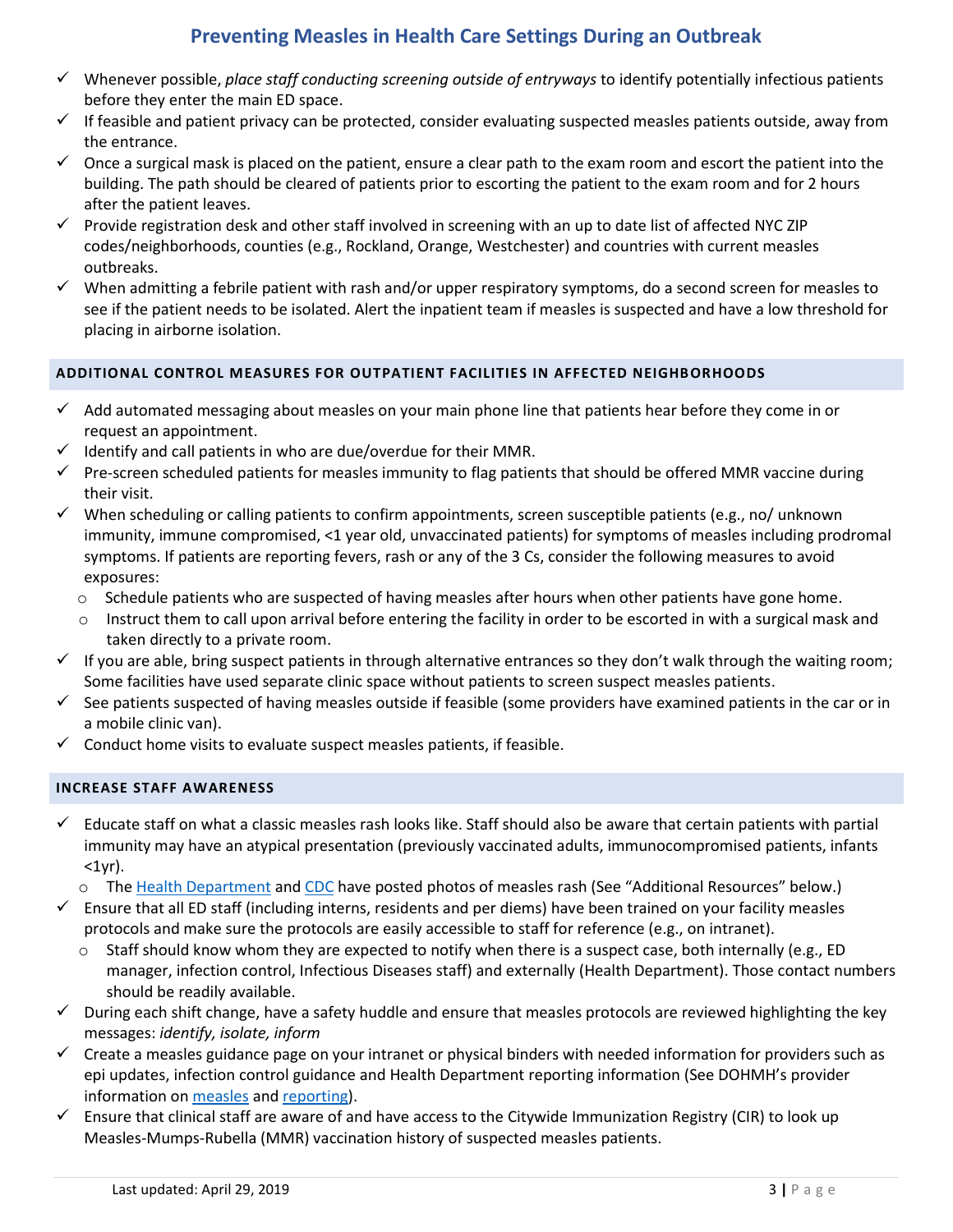- $\circ$  All facilities that serve pediatric patients have access to the CIR, including hospitals and community health centers and some facilities may have a direct connection between their electronic medical record and CIR. Make sure all clinical staff are familiar with the CIR and how to access immunization records. The site administrator should provide accounts and training for additional staff that need it.
- $\circ$  For facilities without a CIR account, information on accessing the registry can be found here: <https://www1.nyc.gov/site/doh/providers/reporting-and-services/citywide-immunization-registry-cir.page>

## <span id="page-3-0"></span>**IMPLEMENT SYSTEMS TO ENHANCE IDENTIFICATION OF HIGH-RISK PATIENTS**

- $\checkmark$  If possible, work with your information technology department to enhance identification of at-risk patients through:
	- $\circ$  Adding screening questions in the electronic medical record with decision support tools on expected actions if any of the screening questions are positive
	- $\circ$  Creating an alert/flag for patients with home addresses in the affected ZIP codes
	- $\circ$  Placing a flag on the charts of patients with a known measles exposure including date of last exposure and incubation period. This can make it easier to identify high-risk patients, especially if they are presenting with prodromal symptoms but prior to rash onset
- $\checkmark$  Identify and flag patients who have not received their MMR on time and emphasize to your providers the importance of offering the vaccine during encounters/admissions.
	- o See th[e DOHMH Measles Provider page](https://www1.nyc.gov/site/doh/providers/health-topics/measles.page) for updated guidance on early vaccine administration (See "Additional Resources" below.)

### <span id="page-3-1"></span>**PATIENT MOVEMENT CONSIDERATIONS**

- ✓ When transporting a patient within the facility, the patient should be wearing a surgical mask or implement another method of source control for patients unable to wear a mask (e.g., place a blanket loosely over the heads of infants and young children).
- $\checkmark$  If transferring a patient or sending a patient to the ED with suspected or confirmed measles, ensure that the receiving facility/provider is informed of the diagnosis before the patient arrives so they can implement appropriate infection control measures.
- $\checkmark$  When discharging a patient with suspected measles, they should wear a mask and take a private vehicle if needed. Public transportation should be avoided when potentially infectious.

### <span id="page-3-2"></span>**ENSURE EMPLOYEE HEALTH AND SAFETY**

- Minimize the number of healthcare personnel interacting with suspect or confirmed patients.
- $\checkmark$  All health care personnel entering the room should wear a fit-tested N95 respirator (regardless of immunity status) or a respirator with similar effectiveness in preventing airborne transmission. Staff who are not immune should not care for measles patients.
	- $\circ$  If N95 or other airborne respirators are unavailable, health care staff should use a facemask
- $\checkmark$  Work with employee/occupational health to ensure measles immunity of all staff, including contractors. Immunity must be verified by **one** of the following:
	- o Written documentation of vaccination (i.e., 2 doses of a measles-containing vaccine or MMR vaccine administered at least 28 days apart); **or**
	- o Laboratory evidence of immunity as indicated by a positive measles IgG titer; **or**
	- o Laboratory confirmation of prior measles virus infection; **or**
	- $\circ$  Born prior to January 1, 1957<sup>1</sup>; However, during an outbreak, it is recommended that these staff have serology drawn to confirm immunity status or receive MMR.

 $\overline{a}$ 

<sup>&</sup>lt;sup>1</sup> For unvaccinated personnel born before 1957 who lack laboratory evidence of measles immunity or laboratory confirmation of disease, health-care facilities should recommend 2 doses of MMR vaccine during an outbreak of measles. (source: ACIP [https://www.cdc.gov/mmwr/pdf/rr/rr6007.pdf\)](https://www.cdc.gov/mmwr/pdf/rr/rr6007.pdf)